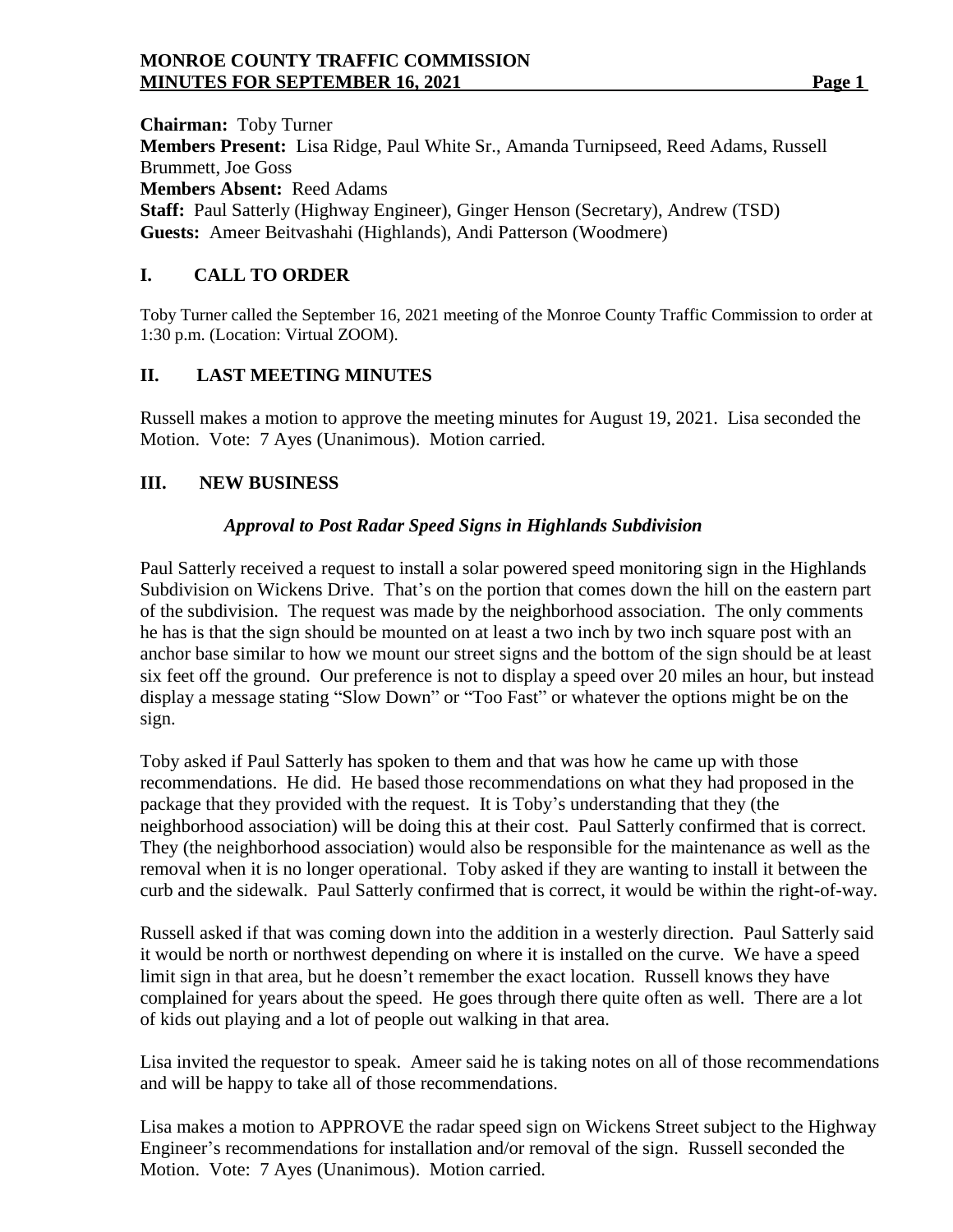## **IV. OLD BUSINESS**

#### *No Parking Request for Woodmere Court Cul-de-sac*

We are bringing back a Tabled item for a no parking request for Woodmere Court Cul-de-sac. Ginger has a couple of comments. First, she has not received any complaints since the last meeting, however; she did hear from one of the renters a couple of days ago letting me know that there shouldn't have been any complaints in the last two months because evidently he was the culprit. He had two grown daughter's living with him and they have moved out and they were the ones that had the vehicle with the flat tire and it has been moved.

If Toby remembers correctly, we had the petitioner try to reach out to the property owner and that property had changed some hands maybe recently and it sounds like they've got something done that has taken care of the situation. Ginger stated we have an Andi Patterson present, she believes she is here to speak about the Woodmere Court. Toby asked if Andi had any comments.

Andi said they still have not received a notice stating which property is causing the issue. She is speaking for Linda McCracken who owns 3838. Even though they still haven't received any notice, they did talk to the tenants and told them to remove the cars from the street, put them in the driveway. If there are any cars that are not movable or usable to get them off of the street. But, they haven't heard anything from the Homeowner's Association at all so they have no idea what's happening with that or why this is even still on the table.

Lisa explained we just tabled this from that meeting to see if the problem could get resolved. Since this is a Board, we don't leave any unfinished business out there, so we bring it back to either approve or deny it so it can be closed out.

Lisa makes a motion to DENY the No Parking request for Woodmere Court Cul-de-sac. Paul White seconded the Motion. Vote: 7 Ayes (Unanimous). Motion carried.

### **IV. OTHER DISCUSSION**

#### *Forest Park Drive*

Amanda has a question. She knows Lisa has probably had a few communications about this and she hasn't submitted a request, but there's some large overgrowth along Highway 46 at Forest Park Drive and she thinks there is some disagreement over whose area it is to cut back. Lisa said it is INDOT right-of-way. Lisa has put in some requests herself to get it mowed and she has received some texts form Marty. She thinks the State has started contracting out their mowing. She will try and reach out to someone. Toby interjected that Nick or Teresa Galyan is who she would want to contact. Lisa will put in another call and inform them that we have received numerous complaints.

### *Windfrey Estates*

Russell received an email from a lady that lives in Windfrey Estates. This is down off of 446. I guess they are using he small cul-de-sac or road as a parking spot to go into the Hoosier National Forest. Lisa said we had this on the agenda. We've sent letters to the property owners. She's had multiple phone calls with the Commissioner's Office and the Planning Department. The person